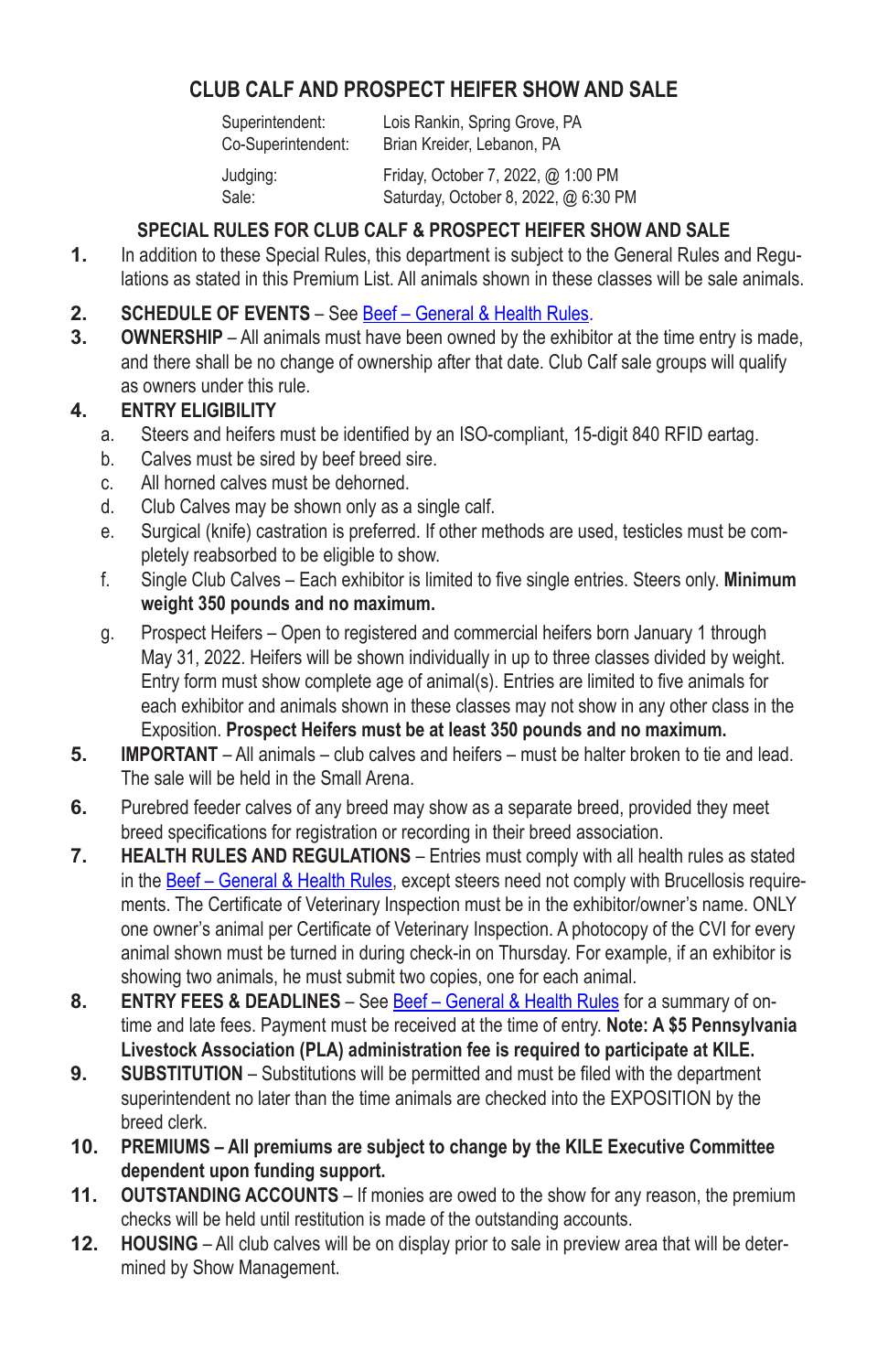- **13. TRAILERS** All trailers may be parked on-site as space permits. Off-site trailer parking is encouraged. See maps.
- **14. MUZZLES** No animal may be muzzled at any time during the EXPOSITION.
- **15.** A committee representing Show Management will observe the handling of all animals, both in and out of show ring, and will have the authority to disqualify any exhibitor for unethical practices.
- **16. SALE** The top 60% placing of club calves and heifers per class will make sale. Those who do not make sale will be allowed to do private treaty sale at their stalls. All calves must be removed from the premise at the conclusion of Jr. Supreme on Sunday, October 9, 2022. A commission of 6% will be charged.
- **17. The top 60% placing club calves and heifers must be sold at the auction, Saturday October 8, 2022.**
- **18.** The sale is a contract between buyer and seller. Animals purchased become the immedi‑ ate property of the successful bidder and subject to delivery at the close of the sale upon payment of the purchase price. Care and feeding of purchased animals is the responsibility of the buyer. The buyer is responsible for securing proper import permits and meeting import regulations as required by the state of import.
- **19.** Sale proceeds will be mailed to the consignor following the sale.
- **20. Guarantees and Representations** No guarantees and/or representations, express or implied, are made by KILE. All guarantees and representations must be in writing by the consignor and will be announced at time of sale as though by the consignor. The consignor will be solely responsible for said guarantees and representations. If no such announcements are made, the animal will be sold in an "as is" condition. Buyer agrees, as a participant in the auction, that any claims made based upon said guarantees and representations shall be made against the consignor only and releases KILE from any liability thereto. A sale of an animal at auction is solely between Buyer and Seller. When the gavel falls, Buyer assumes full responsibility of the animal.